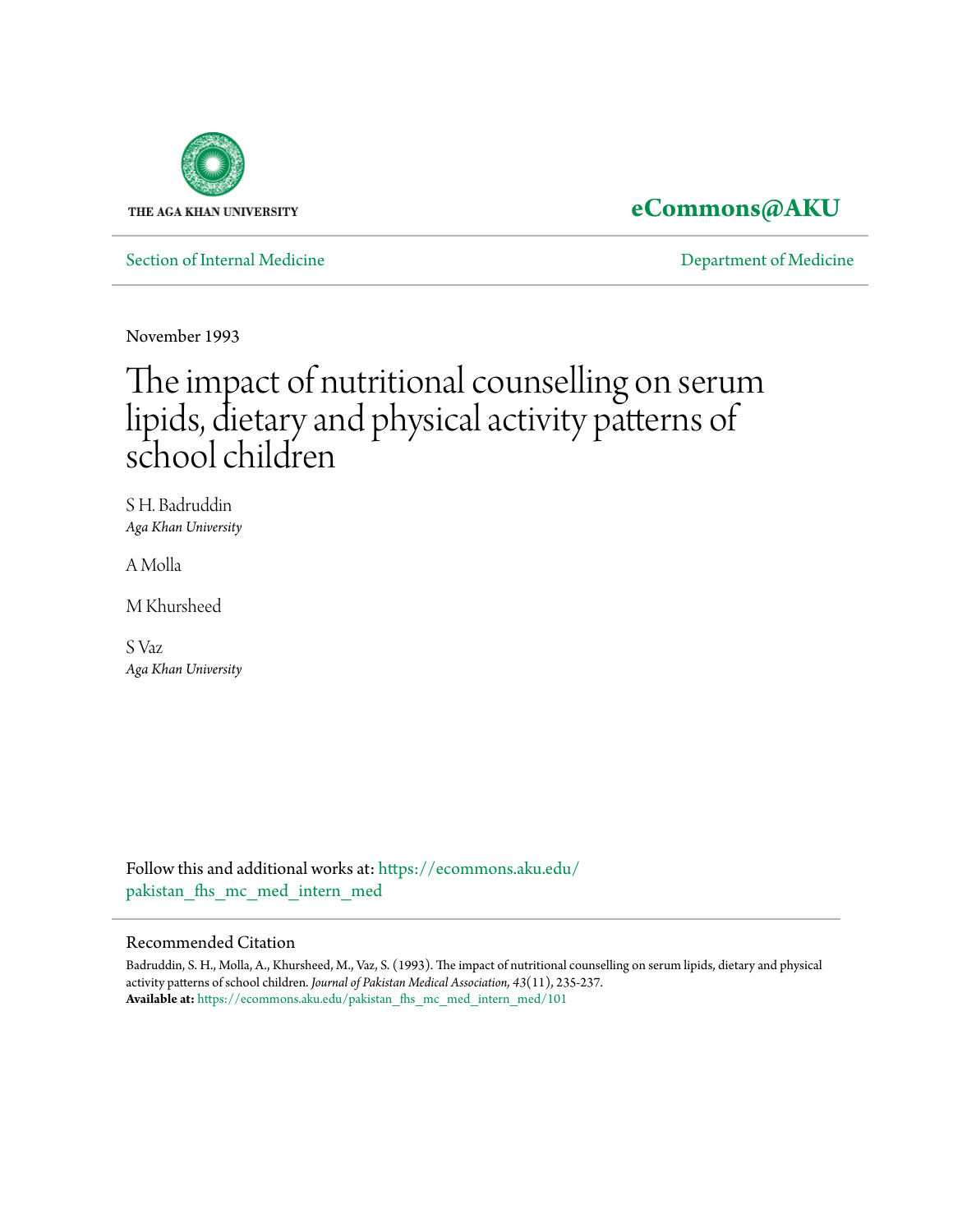# **The Impact of Nutritional Counselling on Serum Lipids,Dietary and Physical Activity Patterns of School Children**

Pages with reference to book, From 235 To 237

Salma Halai Badruddin **(** Departments of Medicine, The Aga Khan University Medical Center, Karachi. **)**  Ayesha Molla, Mohammed Khursheed **(** Department of Pathology, The Aga Khan University Medical Centre, Karachi. **)**  Sandra Vaz **(** School of Nursing, The Aga Khan University Medical Center, Karachi. **)** 

#### **Abstract**

Eighty-eight school children and their parents who had been counselled regarding appropriate dietary and activity patterns aimed at reducing serum cholesterol were followed-up 21 months later to determine changes in dietary and activity patterns and in serum lipid levels. The decline in serum total cholesterol ranged from 8 to 14% in the different age and sex groups ( $P \le 0.05$  to  $P \le 0.001$ ). Serum triglycerides did not change significantly. Cholesterol intake decreased 36% and 54% in 10-14 year old boys and girls respectively (P >0.001 ). The activity level increased significantly in both the 5-9 year and 10-14 year olds ( $P \le 0.05$  to  $P \le 0.005$ ). These results show that nutrition education can bring about a change in dietary and activity patterns, resulting in a decline in serum cholesterol levels (JPMA 43:235, 1993).

#### **Introduction**

Our earlier studies on school Children have shown that 58% of children from well to do families<sup>1</sup>, have serum cholesterol levels above 4.4 mmol/L (170 mg/dl), a level at which it is recommended that children be counselled regarding diet and exercise to lower serum cholesterol levels. Hypercholesterolemia is a known risk factor for coronary heart disease<sup>2</sup> and it has been reported that children whose serum cholesterol levels are high tend in general to have high levels as adults<sup>3,4</sup>. Positive cross-sectional associations between various indices of obesity with serum total cholesterol (TC), triglycerides (TG) and low-density lipoprotein cholesterol (LDL-C) in both adult and children have been reported and high density lipoprotein cholesterol (HDL-C) has been shown to be inversely associated with obesity<sup>5-7</sup>. Prospective studies in adults and adolescence have indicated that increases in obesity are positively associated with increases in levels of TC, TG and  $LDL-C^{8-10}$ . Torland and  $Gillam<sup>11</sup>$  have reported an association between the level of physical activity and serum lipids values in children. Higher levels of physical activity were correlated with lower TG levels and higher HDL-C to TC ratios. Similarly TC and TG levels tended to be lower or HDL-C levels higher in children from schools where they were strongly encouraged to exercise<sup>12</sup>. The present study was undertaken to assess the effectiveness of the counselling given to the children and parents in bringing about changes in dietary and activity pattern which would result in a decrease in serum cholesterol levels.

#### **Subjects and Methods**

87 children (41 males, 46 females) who were identified as having serum cholesterol levels > 4.4 mmol/L (> 170 mg/dl) and were counselled regarding needed changes in dietary and activity patterns were followed up 21 months after the initial blood test that identified them as hypercholesterolemic. **Biochemistry**

All subjects fasted overnight for 12-14 hours before blood collection in the morning. About 5 ml of blood was collected in neutral tubes, centrifuged and stored at 4°C. Cholesterol and' triglycerides were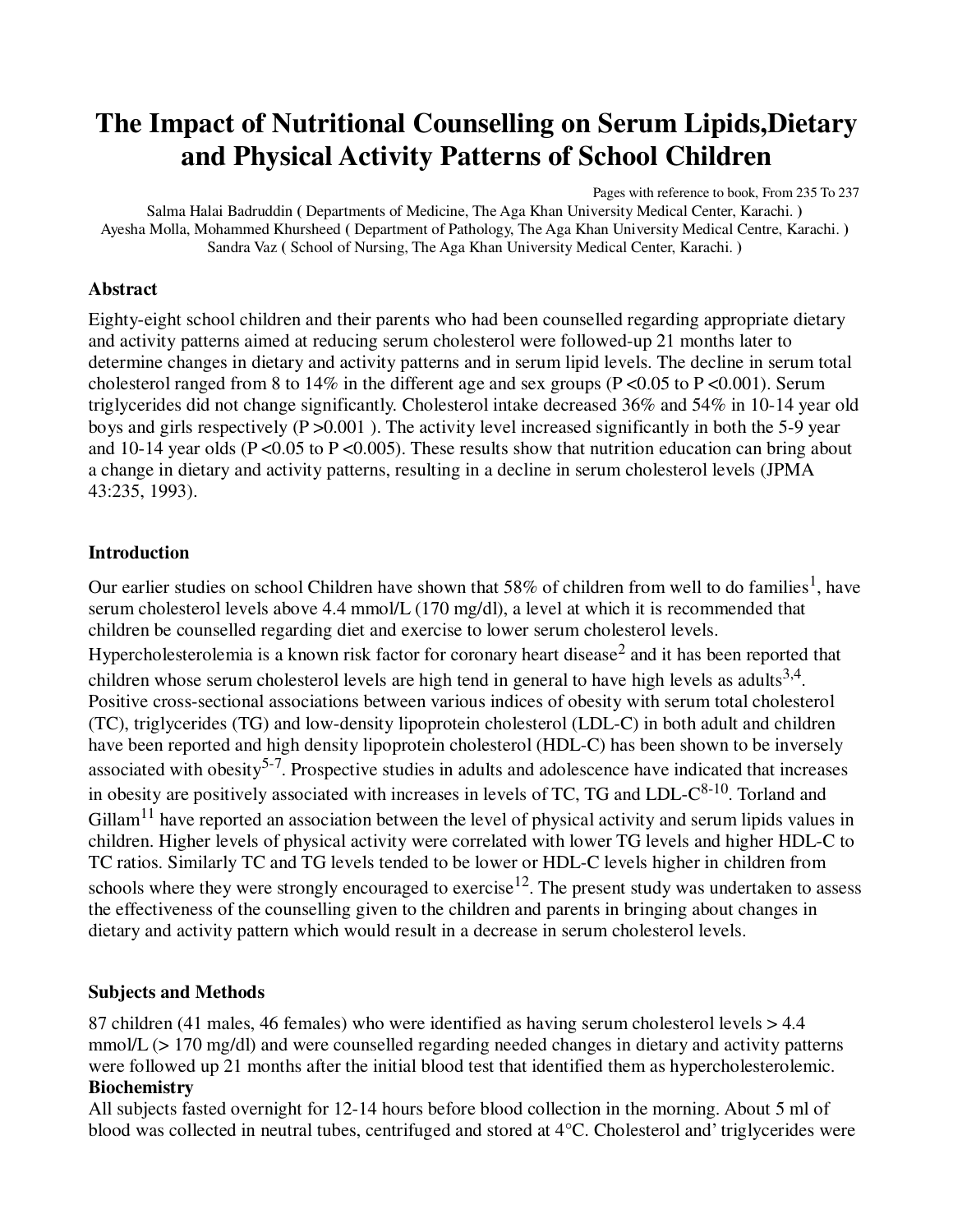estimated by enzymatic methods<sup>13,14</sup> using a Beckman ASTRA autoanalyzer. HDL and LDL cholesterol were estimated using the Boehringer kit following the methods of Burnstein et al and Lopes-Vireila et al<sup>15,16</sup>.

### **Nutritional Assessment**

Heights and weights were recorded at the time of drawing blood and a detailed interview conducted by trained nutritionists regarding food intake and activity patterns. Cholesterol intake was calculated using food composition tables  $17,18$ .

The children were classified according to the number of physical activity periods of 30 minutes each per week as follows:

| Sedentary         | ≤3    |
|-------------------|-------|
| Moderately active | $3-5$ |
| Active            | >5    |

#### **Counselling**

Eight children of the same age and sex were invited with their parents to attend a counselling session. At the beginning of the session each parent child pair was informed of the child's weight status relative to the height. The focus of the counselling session was on how to meet the nutritional needs of the children by diets that were low in total fat, cholesterol and simple sugars and high in complex carbohydrates and fiber. The total quantity of food required by the children in a day was displayed. The childrens need for physical activity and how this could be incorporated into the daily routine were explored in depth. The whole session was very interactive with parents and children raising questions and concerns. After the joint session, the nutritionists met with each parent-child pair and evaluated the child's individual needs regarding appropriate body weight, food likes and dislikes and activity patterns. The strengths and weaknesses of the child's usual dietary pattern as obtained from the dietary interview were pointed out and ways to improve the diets were discussed. The aim of the individualized counselling was to help the parents and child to formulate an action plan which was acceptable to both and in keeping with the scientific guidelines for meeting nutritional needs and lowering cholesterol levels. The parents were followed-up by at least one pjione call 12 weeks after the counselling to remind them to monitor their child's serum lipid levels, diet and activity and to address any questions or queries the parents may have.

#### **Statistical Analysis**

Paired students "t" test was used to test for differences in values for mean serum cholesterol and triglycerides and cholesterol intake before and after counselling. Chi-square with Yates correction was used to test for significance in changes in activity levels.

#### **Results**

Serum total cholesterol and triglyceride levels before and after counselling are shown in Table I.

There was a significant decrease in the serum cholesterol levels in all four groups ranging from 8% in the 5-8 year old girls to 14.1% in the 10-14 year old girls. The mean TG values ranged from 0.96 mmol/L for the 5-9 year old boys to 1.28 mmol/L for the 5-9 year old girls. There was no significant change in the serum TG values after counselling. The maximal change was observed in the 5-9 year old' boys whose TG values decreased 14.6% from 0.96 to 0.82 The mean LDL-C ranged from 2.7 mmol/L in the 5-9 year old boys to 3.1 mmol in the 5-9 year old girls. The mean HDL-C level was 1.5 mmol/L in the 5-9 year old boys, the other three groups all had mean HDL-C level of 1.2 mmol/L. LDL-C and HDL-C levels were not determined prior to counselling, therefore, no- comparative results are available. The cholesterol intake decreased in all four groups but the change was significant only in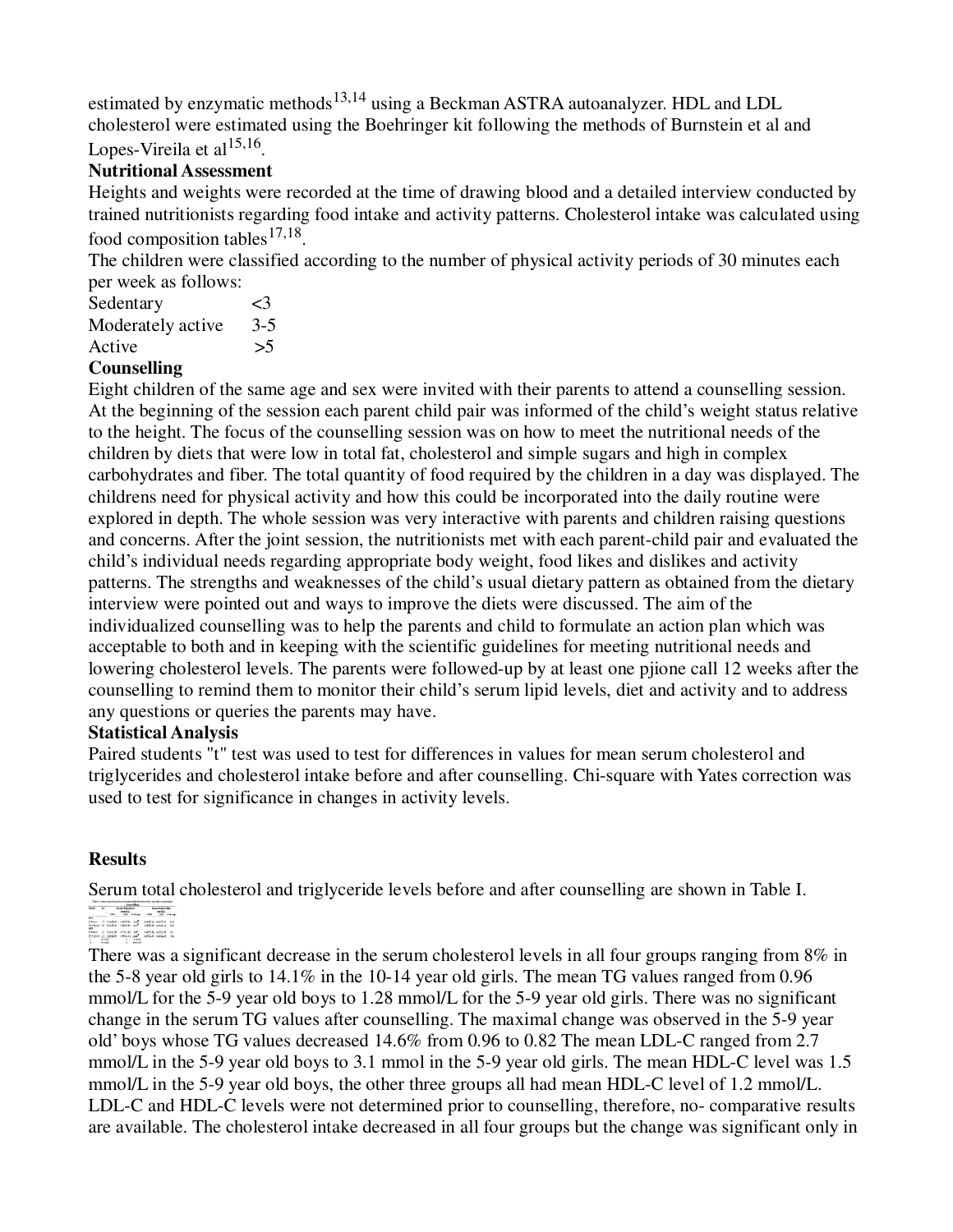# the 10-14 year olds (Table II).<br>  $\frac{1}{\sqrt{5}} = \frac{1}{\sqrt{5}} = \frac{1}{1.5}$

The major change in food intake was a decreased consumption of eggs, milk and cheese. The 10-14 year old girls decreased their mean milk intake from 1.5 glasses/day to 1.0 glass/day, their egg intake decreased from about 4/week to! 1/week and the frequency of cheese intake decreased from 3.5/week to 1.5/week. Most children ate organ meats 1-3 times/month, after counselling the frequency of intake declined to less than once a month. More striking changes were seen in the activity levels especially for the boys, but for all age and sex groups there was a significant increase in the percentage of children classified as active. All the children had gained weight in the 21 months since the time their weight was recorded in 1988 but relative to their height 50.5% had decreased their body weight, 10% remained the same and 39.5% had a higher relative body weight.

#### **Discussion**

Although the serum TC decreased considerably in all four groups, the LDL-C levels were still at or above the 75th percentile of values of North American children except for the 10-14 year old girls. The HDL-C levels tended to be low with only the 5-9 year old boys having values above the 50th percentile; the other three groups had HDL-C values that were at or below the 25th percentile of values for North American children of comparable age and  $sex^{19}$ . The percent decrease in serum TC is even more remarkable when one considers the fact that an increase in TC levels of 0.16 to 0.41 mmol/L is reported to occur during childhood<sup>20</sup>. However, the absence of a control group in our study makes it difficult to attribute these changes to the counselling given. The possibility exists that just the awareness that the child's serum cholesterol level was high might have brought about changes in food intake and activity which in turn resulted in a decrease in serum cholesterol levels. We feel however, that this is unlikely on the basis of our qualitative observation during the counselling sessions. Those children who were >5% above expected weight for height were often perceived by their parents, as being underweight or normal, therefore, they would be unlikely to curtail caloric dense foods. Secondly, there was a great deal of resistance, especially by parents of the younger children to recommendations to decrease intake of foods such as eggs, cheese and where necessary, milk. These were generally classified by parents as "good foods and essential for growing children. It was only after considerable reassurance from the nutritionist (SHB) that the parents agreed to consider decreasing their child's intake of such foods. Nonetheless, the results show that this decrease was much more marked in the older age groups who made their food choices relatively independently of their parents as compared to younger age groups who were still influenced by parental control over food intake. Parents were much more receptive to the idea of increasing their childrens physical activity and this is reflected in the significant increase in physical activity observed in these children. Becque et al have shown that exercise in addition to moderate dietary restriction can result in a reduction in the serum lipids in obese adolescents<sup>21</sup>. Similarly, Tamir and co-worker have reported that a health education programme in school resulted in a decrease in TC and BMI and increase in HDL in children age 7-9 years<sup>22</sup>. The World Health Organization has projected that in another 10 years there will be more deaths from cardiovascular diseases in the developing countries, than - from a number of infectious disease combined including diarrhoeal disease, schistosomiasis, tuberculosis, malaria, measles and whooping cough<sup>23</sup>. The results of this study show that risk factors for heart disease are modifiable during the school ages and health programmes designed to inculcate healthy lifestyles in school age children may help to avert the epidemic of heart disease that threatens to engulf us.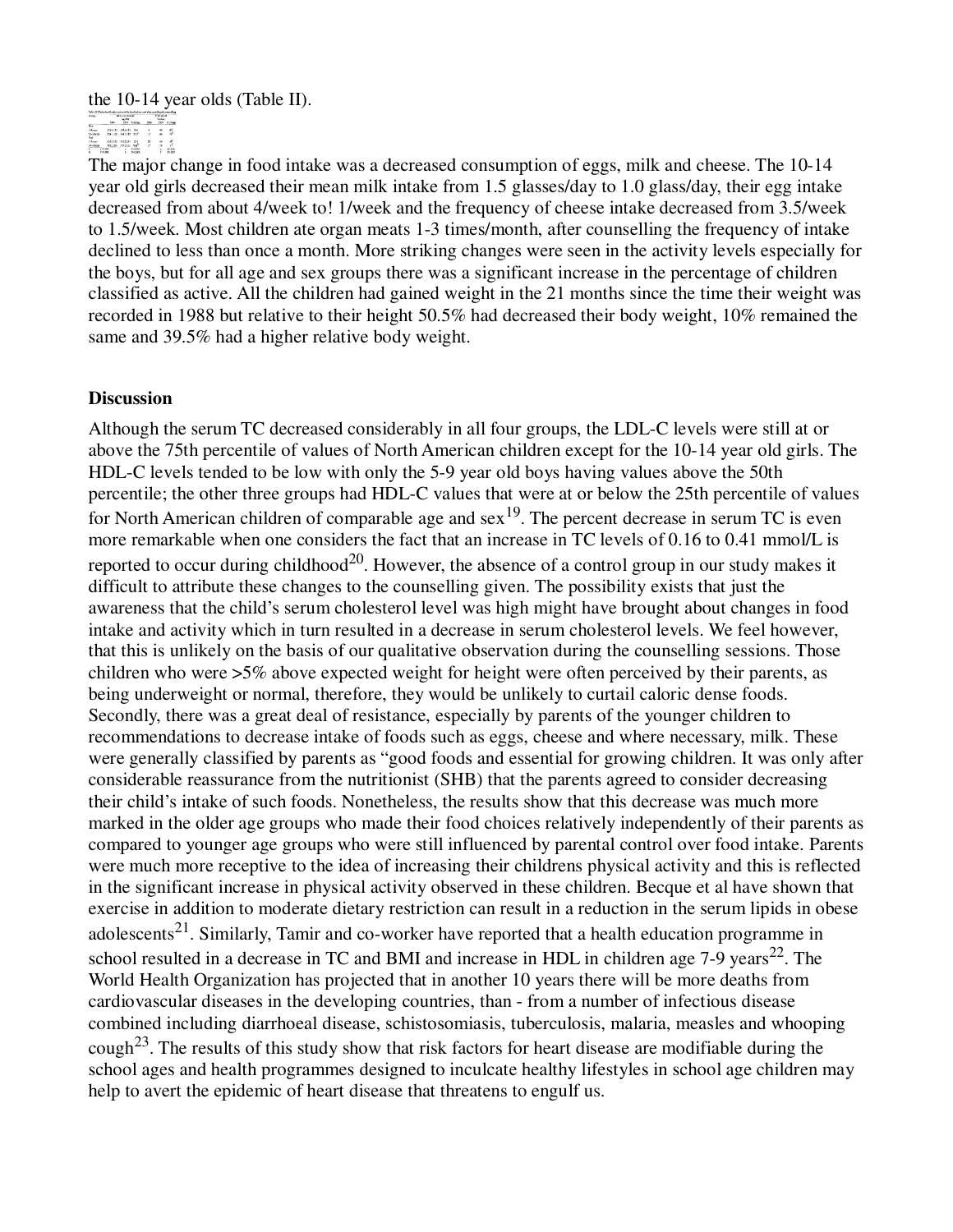#### **Acknowledgement**

The authors wish to thank the children and administration of the Karachi Grammer School as well as the parents for their co-operation in the study. We also wish to acknowledge the assistance of Mr. Sulaiman Gilani in the preparation of the manuscript.

#### **References**

1. Badruddin, S.H., Khurshid, M., Molla, A. etst Factorsassociated with elevated serum cholesterol levels in well-to-do Pakistani school children. I Trop. Med. Hyg., 1991;94:123-29.

2. National cholesterol Education Programme. Report of expert panel on blood cholesterol levels in children and adolescents. Pedistrics, (Suppl. 3, Part 2), 1992;89:525- 84.

3. Lauer, R.M. and Clark, W.R. Use of cholesterol measurements in childhoodfor the prediction ofadult hypercholesterolemia. TheMuscatine study. JAMA., 1990;264:3034-38.

4. Orchard, Ti., Donahue, R.P., Kuller, LI-I. et al. cholesterol screening in childhood: does it predict adult hypercholesterolemia? The Beaver county experience. 3. Pedistr., 1983;103:687-91.

5. Frerichs, R.P., Webber, US., Srinivasan, SR. et al. Relation of serum lipids and lipoprotein to obesity and sexual maturity inwhite and black children. Am.J. Epidemiot, 1987;125:186-96.

6. Freedman, D.S., Srinivaaan, S.R., Shear, CL et at. Correlates of HDL cholesterol and apolipoprotein A-I levels in children: The Bogaluss Heart Study. Arteriosclerosis, 1987;7:354-60.

7. Aristimuno, 0.0., Foster, TA., Voors, A.W. et al. Influence of persistent obesity in children on cardiovascular risk factors: The Bogslusa Heart Study. circulation, 1984;69:895-904.

8. Freedman, D.S., Burke, G.L, Harsha, D.W. et at. Relationship of changes in obesity to serum lipid and lipoprotein changes in childhood and adolescence. JAMA., 1985;254:515-20.

9. Noppa, H. Body weight change in relation to incidence of iachemic heart disease and change in risk factors for ischemicheart disease. Ami. Epidemiol., 1980;111:693-704.

10. Khoury, PMorrison, J.A. and Mellies, M. Weight change since age I8years in 30 to 55 year old whites and blacks: associations with lipid values, lipoprotein levels and blood pressure. JAMA., 1983;250:3179-87.

11. Torland, W.G. andOillam, T.B. comparison of serum lipids between babituallyhigh and low active pre-adoleacent males. Med. Sci. Sports. Exerc., 1981;13:316-21.

12. Yathamoto, A., Horibe, H., Sawada, S. et al. Serum lipid levels in elementatyand junior highachool children and theirrelationahip to relativeweight. Prey. Med., 1988;17:93 108.

13. Allian, CC, Poon, US., chan, CS.G. et at. Enzymatic determination of total serum cholesterol din. chem., 1974;20:470-75.

14. Bucolo, 0. and David, H. Quantitativedetermination of serum triglycerides by the uaeof enzymes. Clin. Chem., 1973;19:476-82.

15. Burnstein, M. Rapid method of isolation of lipoprotein from human serum by precipitation with poly-anions. J. Lipid Res., 1970,11:583-95.

16. Lopes-Virella, M.F. cholesterol determination in high density lipoprotein separated by three differentmetbods. din. chem., 1977;23:282-84.

17. Gopalan, c., Rama Sastri, B.V. and Balasubramanian, s.c. Nutritive value of Indian foods. National Institute of Nutrition. Indian Coun. Med. Res. Hyderabad, India, 1985.

18. Pennington, J.T.A> and church, H.N. Food valuesof portions commonly used. 14th ed. Philadelphia, J.B. Lippincott Co., 1984.

19. Lipid Research clinics, Population Studies, Data Book Vol 1.The prevalence study, Washington DC. Department of Health and Human Services. Public Health Service. National Institute of Health, Publication Number 80-1527, 1980; pp. 28-81.

20. Berenson, 0.5. and Epstein, F.H. Conference on blood lipids in children: optimal levels for early